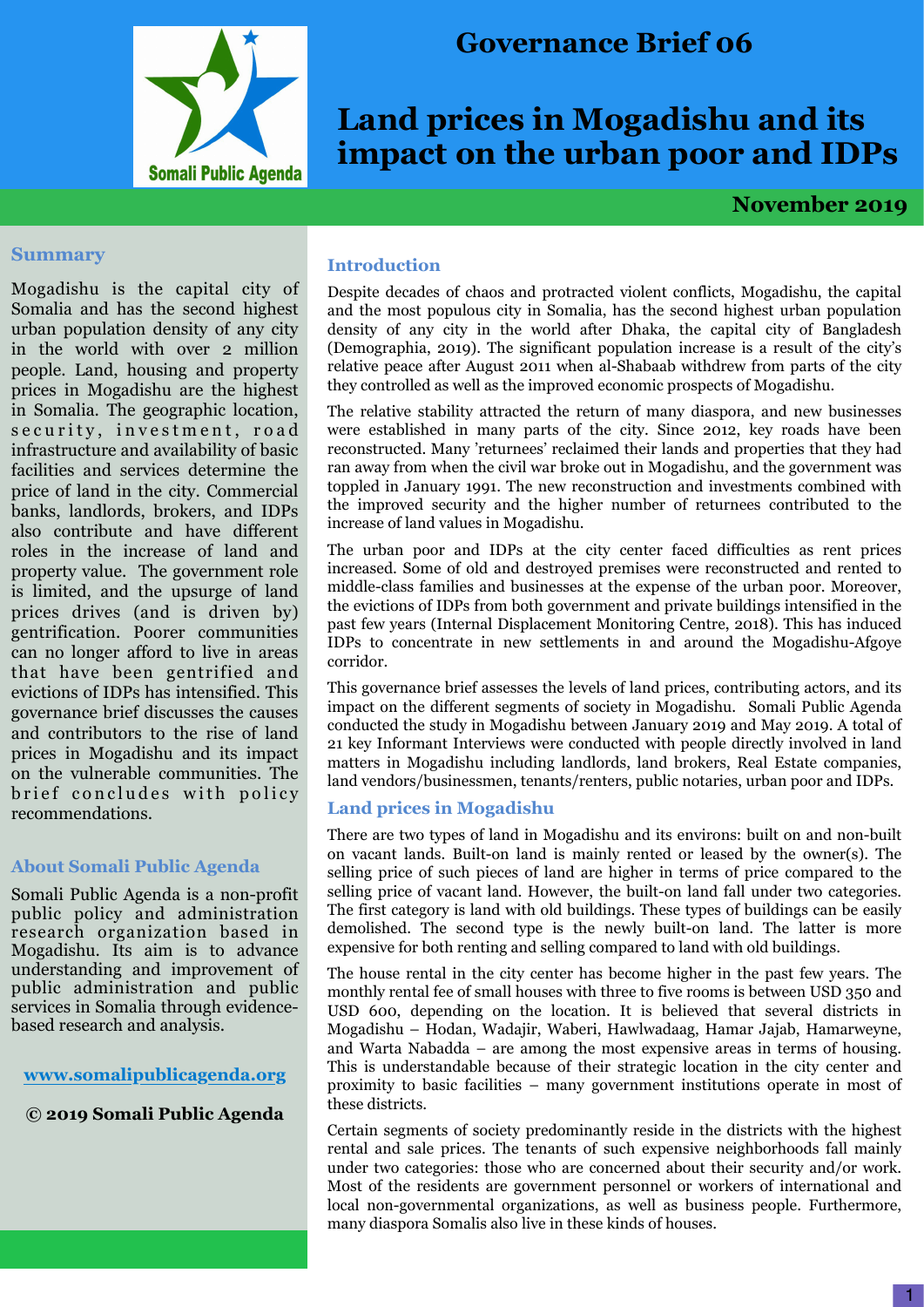## **Factors that determine land values**

Several factors determine the value of land in Mogadishu. These include the location, investment by companies and individuals, and access to basic facilities and services, among others.

**Location**: one of the most important determinants of land and property prices in Mogadishu is the location. The closer the land is to the center, the higher its price. And the more distant the land is from the main roads and the city center, the lower its value. On land in the outskirts of Mogadishu, whenever the land gets closer to the inhabited areas as well as the main roads, it's price becomes high and vice versa.

Location has a direct correlation with security. For instance, Hamar Jadiid neighborhood has better street infrastructure and good urban planning, but its security situation is not reliable for many, especially government officials. Therefore, land value in Hamar Jadiid is lower compared to other neighborhoods such as Taleex. For instance, lands around Maka-al Mukarama Street are among the most expensive pieces of land in Mogadishu mainly because of its relative security and the physical presence of security forces.

Moreover, the location also determines the availability of services and facilities. The state of access to business and basic services increase or decrease land value. Another reason why land closer to the city center is of higher value is that businesses and other social services are closer to these locations at the expense of the periphery districts. This is why the urban poor and IDPs relocate to the periphery as both purchasing and renting of land in the periphery neighborhoods are lower than land in the city center.

**Security**: the prevailing security situation in the city does not allow everybody to settle anywhere of his/her choice as those with higher incomes prefer to inhabit areas closer to their workplaces or in safer and relatively secure locations in the city. This has led the upsurge of land prices to an unprecedented higher level in certain districts. As a result, many urban poor have been forced to resettle on land in the outskirts of the city, where prices are affordable for them.

A public notary officer explained the land prices-security nexus: "The most notable factor is security. There was a time when Suuqa Xoolaha of Huriwa district and Cali Kamiin of Yaaqshiid district had more value than the old districts in the center of the city." The primary reason for the increased value of Suuqa Xoolaha and Cali Kamiin at the time was that these neighborhoods were relatively the safest and secure places in Mogadishu.

The security situation has, however, shifted after August 2011 when al-Shabaab withdrew from Mogadishu. The security situation of the old districts – such as Warta Nabadda, Howlwadaag, Hodan, Bondhere, Abdulaziz –, which suffered the constant fighting between al-Shabaab and the government forces, improved significantly and thus the value of land in these districts increased at an exponential rate.

The improved security situation attracted many members of the Somali diaspora to return back home and renovate their old buildings, renting them out at high prices or establishing new businesses. Often this forced previous

tenants to look for other houses with affordable prices in the periphery.

For government personnel – civil servants, politicians, and security forces – a safe and secure neighborhood is a priority for residence as they are potential targets for al-Shabaab. This has created an overpopulation of certain districts,  $-$  Hodan, Waberi, Hawlwadaag, Hamar Weyne, Warta Nabadda, and Wadajir.

**Road infrastructure**: physical infrastructure such as roads contributes to increases in land prices in Mogadishu. An area becomes expensive once a road is rehabilitated or when people know a road is going to be constructed. This is because people understand that once roads are (re)built, access for business and transportation facilities will become available and land value subsequently increases. In the past few years, many tarmac roads were constructed in Mogadishu. Some of these roads were financed by the business community to increase the value of land around the neighborhood. Therefore, road infrastructure is one of the determinants of land value in the city.

The price of some neighborhoods is determined by the combination of location, security, and roads. For instance, Taleex neighborhood in Hodan district is one of the most expensive areas in Mogadishu. According to a land broker, this is due to a number of reasons. First, owners of pieces of land in Taleex get good rates for renting and selling because of its location and proximity to many important facilities in the city center. Second, Taleex is a relatively secure neighborhood in Mogadishu. Third, it is close to the main Makaalmukarama tarmac road, and its streets are more spacious and are of better quality than the streets of some other districts such as Waberi.

**The clan factor**: people have the discretion to decide on the locations they rent or purchase houses in. Some prefer to buy or inhabit in neighborhoods or districts dominated by their clan. This is so because of the low-trust among clans, itself resulting from years of clan infighting in Mogadishu and Somalia. A land tenant said that the land value of clan dominated neighborhoods is lower compared to areas inhabited by different clans. He explained: "the land prices in clan concentrated districts are lower because one clan is dominant, but where there is integration in terms of clans, the price is up." The lower price of some clan dominated neighborhoods in Mogadishu is a result of lower demand. The demand for acquisition, investment or renting in such neighborhoods comes mainly from members from the same clan. Lower demand from other clans reduces the price of land in these areas.

The clan factor correlates with the expansion and urbanization of the city as well. It is believed that some clandominated neighborhoods experience slower urbanization and their price is low since its inhabitants are not interested welcoming residents from other clans. This is evident in the zones where Mogadishu is expanding. Areas with mixed clans are experiencing rapid urbanization.

**Diaspora**: Since 2012, many diaspora Somalis returned to Mogadishu, and many of them invested in businesses and rented houses. The diaspora are also often concentrated in safer and more populous neighborhoods. This has contributed to the increase of land as well as the rent prices in certain neighborhoods. A landlord said: **"**The diaspora previously used to dwell in hotels, but they later started renting houses by paying good rent rate to the landlords making again the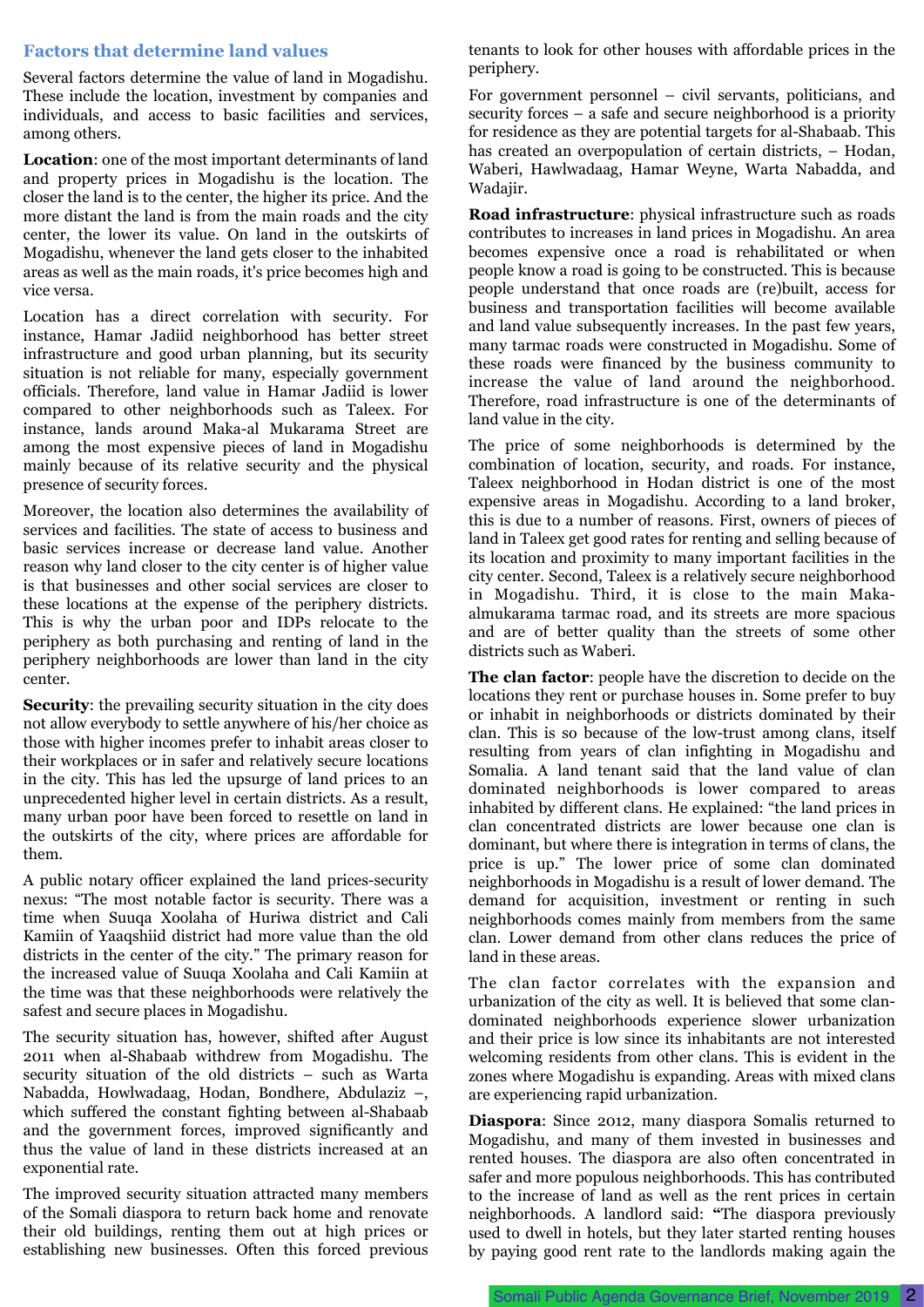normal rent rate go up." Many urban poor were removed from rented houses by the landlords. These were subsequently decorated and re-rented out at a higher price to returned members of the diaspora. This, however, has been evident in some periods and the rate of return of the diaspora has not always remained the same, and it is mainly determined by the political stability and prospects for investments.

**Basic facilities and services**: According to a land broker interviewed, the land at the outskirts of the city may increase in value if roads are constructed, schools, universities, and hospitals are opened, water wells are dug, and mosques are built. If access to social services is improved, the price of land in the outskirts increases. This is an indication that land actors can purposively increase the land value of a certain neighborhood by offering basic facilities and services in the neighborhood.

## **Actors and institutions**

Some actors and institutions influence property value and land prices in Mogadishu. These include land vendors, land brokers, '*goof'* owners, IDPs, and banks.

Internally displaced peoples (IDPs) and *goof* owners are two actors that contribute to increases in land value. Some owners of *goof* land – unregistered plots in the outskirts of the city used by clans and nomadic communities for grazing – permit or sometimes look for IDPs to settle in their *goof* plot. IDPs who have fled from conflict and drought settle in *goof* lands without paying money, not because of sympathy and support but mainly to urbanize the area so that the neighborhood could attract land buyers. The IDPs also share a percentage of the humanitarian aid with the *goof* owner(s) (Bakonyi, et al., 2019). This has happened in many areas in Weydoow and Tabeelaha neighborhoods in the western outskirts of Mogadishu. When the neighborhood is urbanized, the land value increases and the IDPs are evicted and relocated in a further distant place. Therefore, the formation of IDP camps on *goof* lands plays a significant role in the rise of land prices in the outskirts of Mogadishu.

Commercial banks provide loans for individuals who are willing to buy a piece of land. This increases the ability of a person to purchase land. Land vendors (also known as *Gaadleey*) are the main beneficiaries of these loans. They purchase a piece of land with the intention to resell at a higher price. After months (or sometimes years), these owners sell their land at a higher price and reinvest the money in another piece of land. Unfortunately, local governments do not implement the law that prohibits the commoditization of lands. According to Law No. 10 of 17 December 1980 (which amended the 1973 Urban Land Distribution Law), the *munishibaale* land (land for temporary use) should be constructed within one year, while the law permitted *daminyaale* lands (land for permanent use) to be constructed within two years (Article 13) (RVI & HIPS, 2017). Application of Law No. 10 by Benadir local government could have reduced the commoditization of land in Mogadishu.

There are a few other specific areas invested in by businesspeople and groups, and these have contributed to the increasing land prices in Benadir. Darusalaam village is a prime example of this. Daarusalam is a village in the far corner of Yaqshid district financed by Salaam Somali Bank. It has apartments, schools, a hospital, a market, and

other facilities. The investors also constructed a few kilometers of tarmac roads to the Daarusalam village to ease the transportation. The land value of the areas around Daarusalaam village increased instantly. Daarul Xadiis, 10 kilometers away from the city center, is another example. Religious groups established a village there, inhabited it, and offered religious education. The value of land around the neighborhood become higher. Another example is a businessman who bought land in Macaani and constructed a mosque and roads there. The land value in the area has increased. Another case is the Mubaax apartment building in Hodan district, which has increased the value of land in its vicinity in Taleex. If a businessperson constructs a large building in a given neighborhood, it raises the value of land around that neighborhood as more businesspeople will look for similar investments in the same area.

Land brokers are important actors for land transactions in Benadir. Brokers' influence is more evident in renting houses than in the purchase of large swathes of land. A landlord explained how land brokers contribute to the increase of rent prices: "in terms of renting, they sometimes influence the landlords by saying that they will bring somebody who can pay a higher rent rate for his house, which precipitates the landlord to remove the [existing] tenant from his building."

#### **Government role**

The majority of those interviewed agreed that the government (both at the federal and municipal levels) has a limited role in controlling the commoditization of land in Mogadishu. The Land Administration Department of Mogadishu Municipality, as well as public notaries, do have official roles in land dealings. For instance, public notaries document the transaction and transfer of title deeds to the buyer of a piece of land. The Benadir Regional Administration and the Ministry of Finance collect the required tax rate, which depends on the value of land, from the buyer.

However, that does not mean that the local government and the public notaries influence in the commoditization of land. The land price is purely driven by market demand and supply. If the local government was able to implement Law No. 10, the commoditization of land could be reduced. However, a main obstacle is that the government has no legal mandate to deal with *goof* lands. This diminishes the local government's role in dealings concerned with *goof* lands, which are attributed to clans.

#### **Impact on the community**

**Urban poor**: One of the impacts of the higher rental price in Mogadishu is indirect displacement. Some urban poor who are unable to pay rent bills move to IDP camps (RVI & HIPS, 2017). Wealthier and middle-income families are concentrating resources in certain neighborhoods, and the urban poor and tenants in these parts of Mogadishu often seek cheaper accommodation in neighborhoods in the periphery of the city. This is not voluntary relocation and is created by the concentration of investments and resources in certain neighborhoods in Mogadishu. This constitutes a form of gentrification.

The increased prices of land, especially rental prices, has caused many families to relocate to the outskirts of the city. As a result, the Mogadishu-Afgoye corridor is overcrowded by IDPs and urban poor. Public transport from Tabeelaha and Weydoow neighborhoods are increasingly busy, especially in the morning and afternoon because people in the outskirts of Mogadishu come in high numbers into the town in the